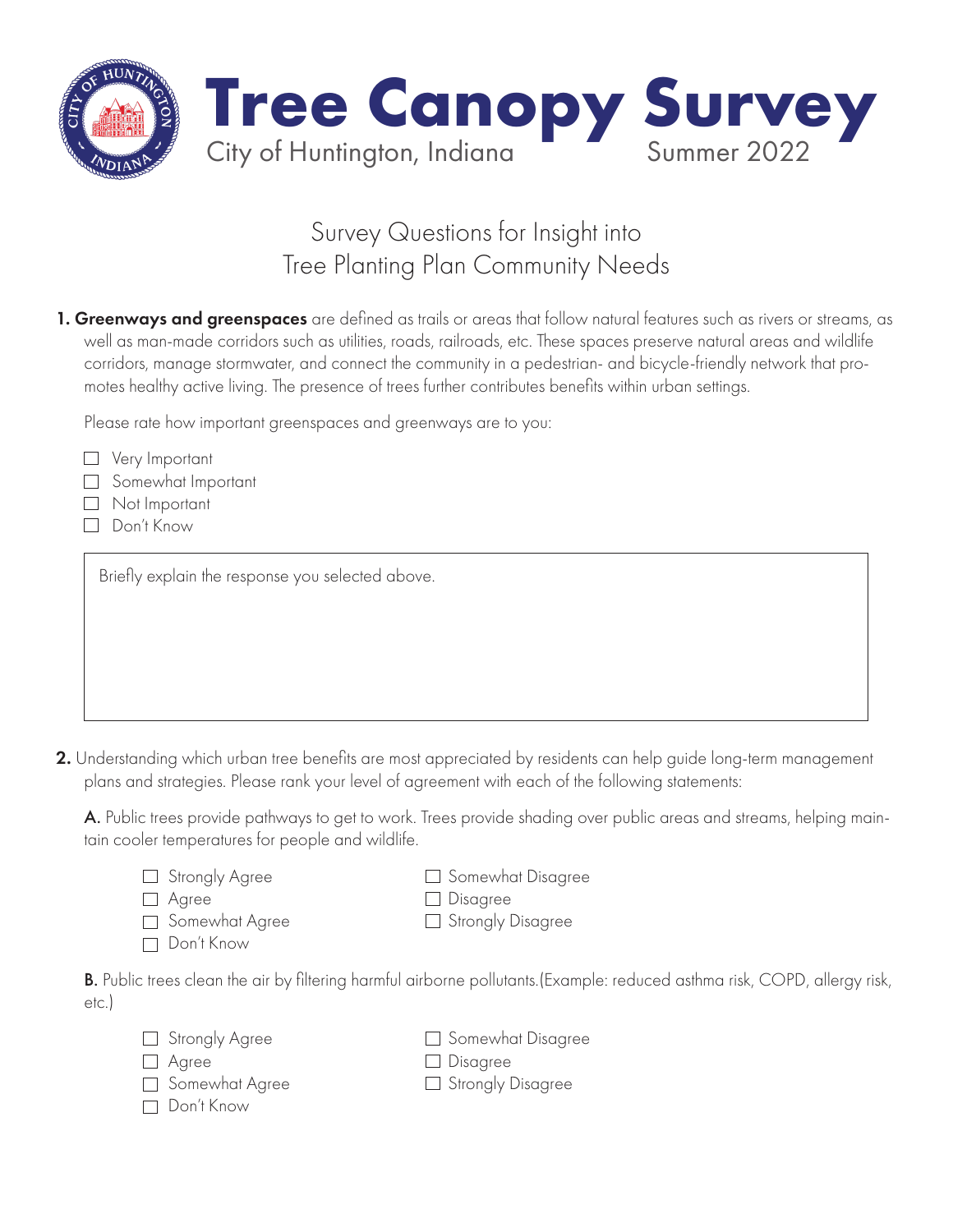C. Public trees improve water quality by controlling water pollution, preventing erosion, and slowing stormwater runoff, which improves the city water sewage and drainage processes. This also lowers utility maintenance costs.

- □ Strongly Agree Somewhat Disagree
- □ Agree Disagree
- □ Somewhat Agree Strongly Disagree
- Don't Know

D. Public trees can absorb more water and reduce flooding.

- $\Box$  Strongly Agree  $\Box$  Somewhat Disagree
- □ Agree Disagree
- 
- □ Somewhat Agree Strongly Disagree
- Don't Know
- 
- E. Public trees reduce street noise through denser tree canopies.
	- $\Box$  Strongly Agree  $\Box$  Somewhat Disagree □ Agree Disagree
	- □ Somewhat Agree Strongly Disagree
	- Don't Know

F. Public trees are important for maintaining and enhancing a healthy community environment, and they improve the quality of life for residents.

 $\Box$  Strongly Agree  $\Box$  Somewhat Disagree □ Agree Disagree □ Somewhat Agree Strongly Disagree

Don't Know

Please rank the above statements A-F from most important (1) to least important (6). Please select each ranking only one time:

| Statement A: 1 2 3 |                     |   | 4              |         |   |
|--------------------|---------------------|---|----------------|---------|---|
| Statement B: 1 2 3 |                     |   | $\overline{A}$ |         | 6 |
| Statement C: 1 2 3 |                     |   | $\overline{A}$ | $\circ$ |   |
| Statement D: 1 2 3 |                     |   | $\overline{4}$ |         |   |
| Statement E:       | $1 \quad 2 \quad 3$ |   | $\overline{A}$ |         |   |
| Statement F:       | $\mathcal{P}$       | 3 |                |         |   |

3. Have you witnessed or experienced flooding in Huntington?

 $\Box$  Yes (use comment box below)  $\Box$  No

If so, where? Be as specific as possible.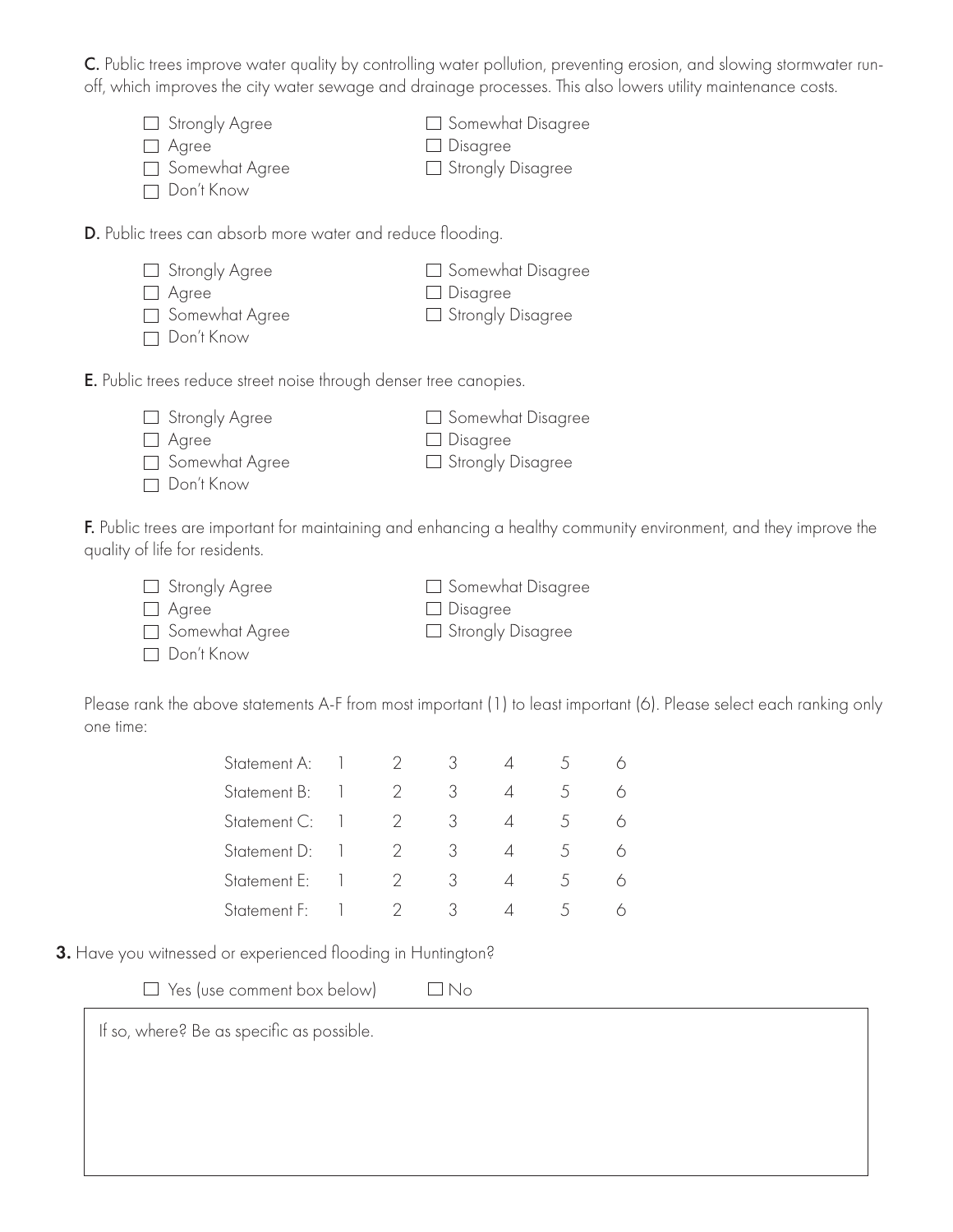4. What would you think of having a tree next to your home or business?

| $\Box$ Love it              | $\Box$ OK with it                                                                 | $\Box$ Like it   |                                  | $\Box$ Don't Like it | Don't know                     |
|-----------------------------|-----------------------------------------------------------------------------------|------------------|----------------------------------|----------------------|--------------------------------|
|                             | Briefly explain the response you selected above.                                  |                  |                                  |                      |                                |
|                             |                                                                                   |                  |                                  |                      |                                |
|                             |                                                                                   |                  |                                  |                      |                                |
|                             |                                                                                   |                  |                                  |                      |                                |
|                             | 5. How do you feel about having more trees planted in Huntington?                 |                  |                                  |                      |                                |
| $\Box$ Yes, want more trees |                                                                                   |                  | $\Box$ No, don't want more trees |                      | $\Box$ Don't know              |
| Why do you feel this way?   |                                                                                   |                  |                                  |                      |                                |
|                             |                                                                                   |                  |                                  |                      |                                |
|                             |                                                                                   |                  |                                  |                      |                                |
|                             |                                                                                   |                  |                                  |                      |                                |
|                             | 6. What areas of Huntington need more trees?                                      |                  |                                  |                      |                                |
| $\Box$ Public rights-of-way |                                                                                   | $\Box$ Backyards | □ City Parks                     |                      | School Grounds                 |
| Municipal Buildings         |                                                                                   | $\Box$ None      | Don't Know                       |                      | $\Box$ Other (use comment box) |
|                             | If you selected "other", please describe where you want more trees to be planted. |                  |                                  |                      |                                |

7. On a scale of 1 to 5 (1 being the best, 5 being the worst), how would you rank the health and quality of trees in public spaces in Huntington? Circle one response.

| Briefly explain the response you selected above. |  |  |  |  |  |  |  |
|--------------------------------------------------|--|--|--|--|--|--|--|
|                                                  |  |  |  |  |  |  |  |
|                                                  |  |  |  |  |  |  |  |
|                                                  |  |  |  |  |  |  |  |
|                                                  |  |  |  |  |  |  |  |